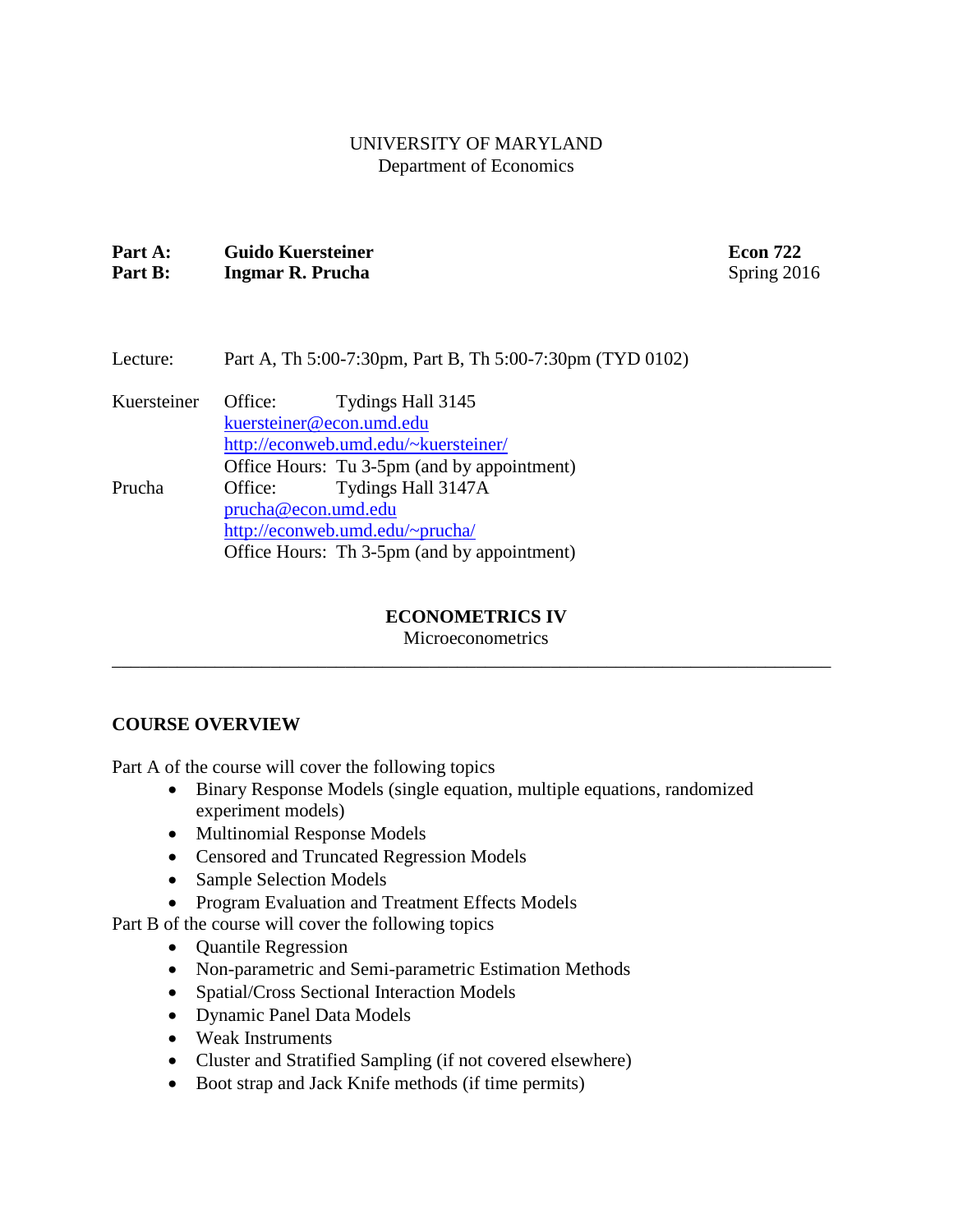# **COURSE AIMS**

The course is oriented to provide students with a rigorous and broad knowledge of econometric methods especially important for conducting empirical research in micro-economics. The course is not geared towards training econometric theorists, although this course would be necessary training for such a specialization. In particular, the aim of the course is to provide students with the necessary tools to (i) read intelligently all empirical research (with a proper understanding of the underlying methodology of inference), and (ii) to conduct empirical research suitable for publication in **any** economics or econometrics journal. The course builds on Econometrics I and II, and complements Empirical Microeconomics.

# **ASSUMED REQUIREMENTS**

Students are assumed to have knowledge of the material covered in Econometrics I and II.

## **PRINCIPAL TEXTS**

Cameron, A.C., and P.K. Trivedi, Microeconometrics, Methods and Applications, Cambridge, 2005. Wooldridge, J.M., Econometric Analysis of Cross Section and Panel Data, MIT Press, 2010.

## **SUPPLEMENTARY TEXTS**

Arellano, M. Panel Data Econometrics, Oxford University Press, 2003. Baltagi, B.H., Econometric Analysis of Panel Data, Wiley, Fourth Edition, 2013. Li, Q., and J.S. Racine, Nonparametric Econometrics, Theory and Practice, Princeton University Press, 2007.

Pagan, A., and A. Ullah, Nonparametric Econometrics, Cambridge University Press, 1999.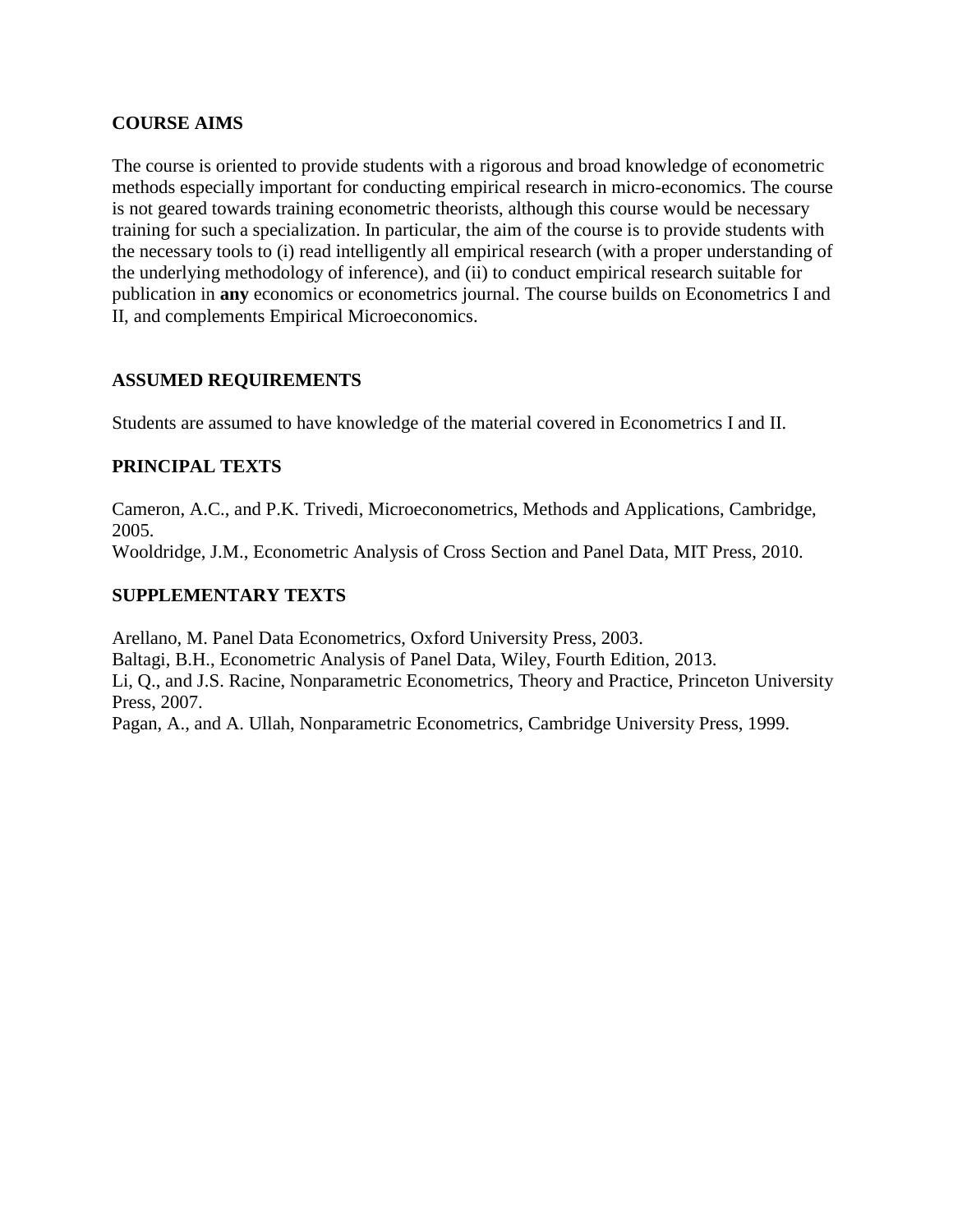## **GRADING POLICY**

The final grade in Econ 722 will be based on the performance in Part A and B of the course, and an empirical research paper, each component getting equal weights:

| Part A:                | Exam | 33.3%* |
|------------------------|------|--------|
| Part B:                | Exam | 33.3%* |
| <b>Empirical Paper</b> |      | 33.3%  |

\* No makeup exams will be given except in cases of illness (confirmed by a doctor's certificate), religious observance, participation in University activities at the request of the University authorities, or compelling circumstances beyond the student's control. If at all possible, the student must inform me (or the Economics Department) of her/his situation before the exam.

In case the University is closed during (part of) the official scheduled time period for the final exam, the exam will be rescheduled according to the instructions that will be given by the University in that eventuality.

| <b>MIDTERM EXAM:</b> | Tuesday, March 22, 5:00-7:00pm     |
|----------------------|------------------------------------|
| <b>FINAL EXAM:</b>   | Tuesday, May 17, 2016, 4:00-6:00pm |

## **Academic Integrity**

The student-administered University Honor Code and Honor Pledge (shc.umd.edu/code.html) prohibits students from cheating on exams, plagiarizing papers, submitting the same paper for credit in two courses without authorization, buying papers, submitting fraudulent documents and forging signatures. On every examination students must write by hand and sign the following pledge,

"I pledge on my honor that I have not given or received any unauthorized assistance on this examination or assignment."

Compliance with the code is administered by the Student Honor Council, which strives to promote a community of trust on the College Park campus.

#### **Copyright Protection for Class Materials**

The lecture class and all other course materials that exist in a tangible medium, such as written or recorded lectures, Power Point presentations, handouts and tests, are copyright protected. Students may not copy and distribute such materials except for personal use and with the instructor's permission.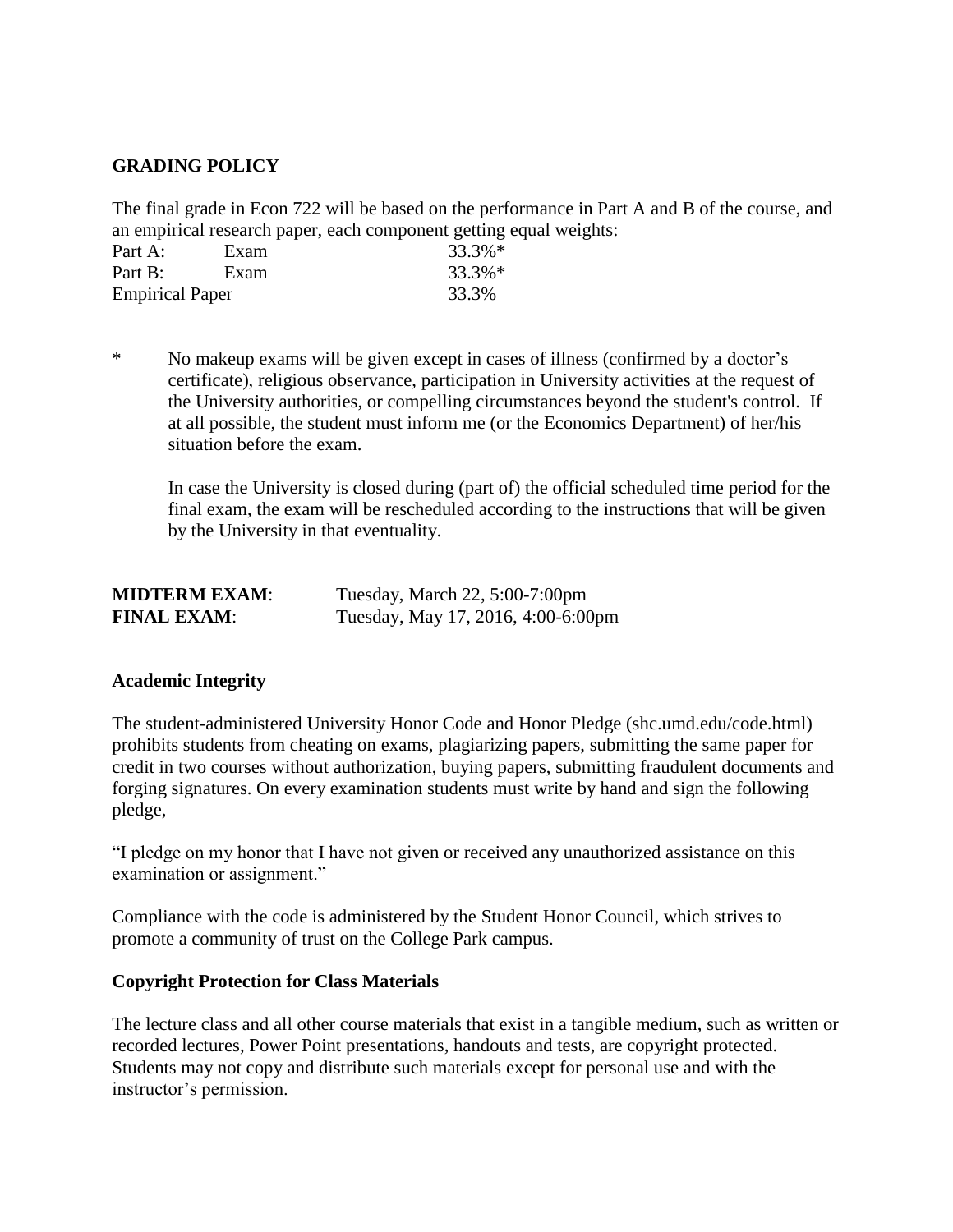## **Attendance**

By signing up for this class you agree to exam formats, course requirements and timing of exams and due dates of work to be handed in. Attendance in all lectures is expected.

## **Students with Disabilities**

UMD guarantees appropriate accommodations for students with disabilities. If you require accommodations, please contact me as soon as possible. If you need further clarification, the link to DSS is:<http://faculty.umd.edu/teach/specialneeds.html>

# **COURSE EVALUATIONS**

Students are encouraged to submit course evaluations through CourseEvalUM ([www.courseevalum.umd.edu](http://www.courseevalum.umd.edu/)).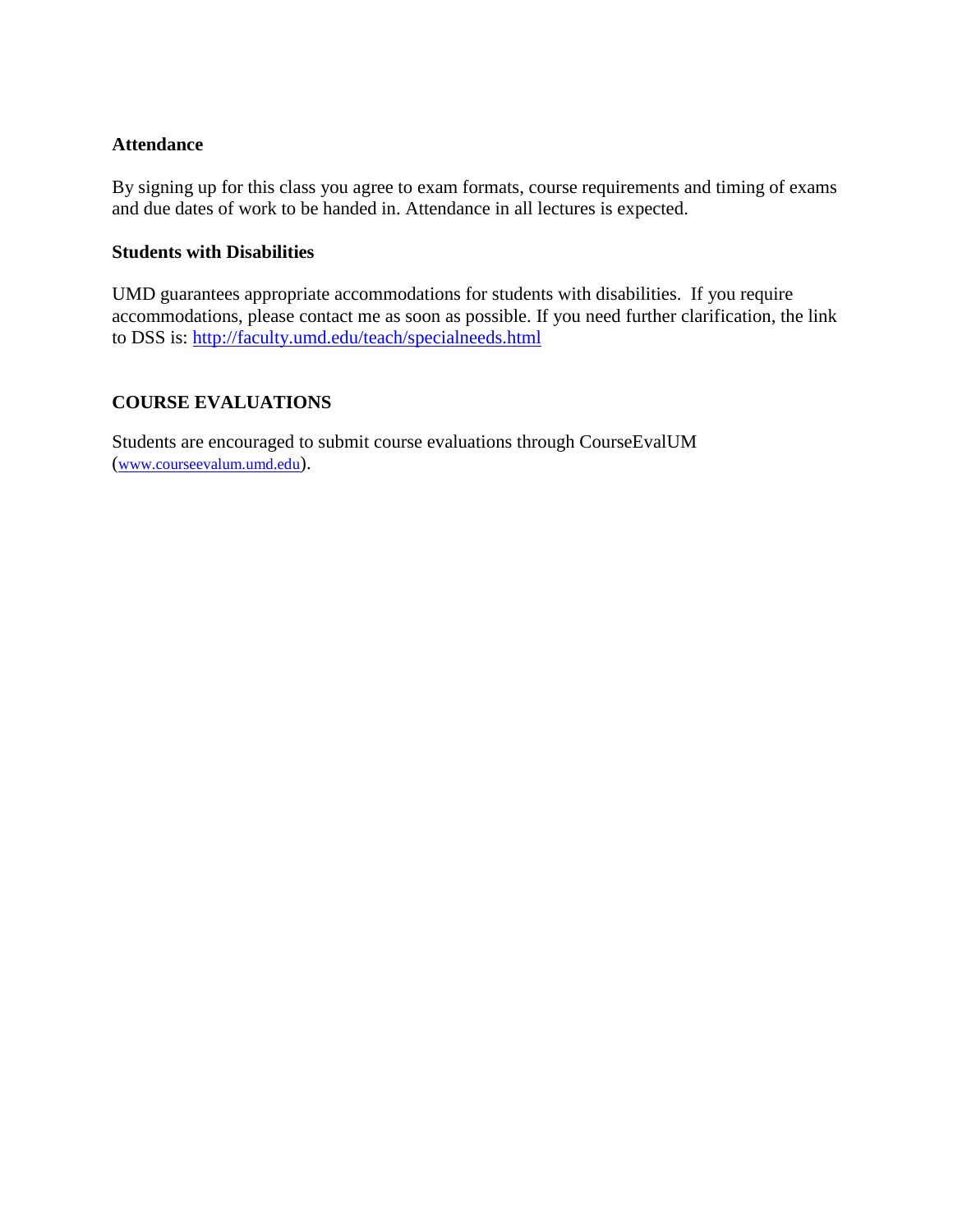# **READING LIST FOR PART A** (\*required)

#### **Binary Choice Models**

\*Wooldridge Chapter 15 Cameron and Trivedi Chapter 14

## **Multinomial Response Models**

\*Wooldridge Chapter 16 Cameron and Trivedi Chapter 15

## **Program Evaluation and Treatment Effect Models**

Cameron and Trivedi Chapter 25

Imbens, G. (2005), "Semiparametric Estimation of Average Treatment Effects under Exogeneity: A Review" Review of Economics and Statistics

Heckman, J.J. (1978), "Dummy Endogenous Variables in a Simultaneous Equations System", Econometrica, 46, 931-960.

Heckman, J.J. (1997), "Instrumental Variables. A Study of Implicit Behavioral Assumptions Used in Making Program Evaluations", Journal of Human Resources, 32, 441-462.

Heckman, J.J. and Robb, R. (1985) "Alternative Methods for Evaluating the Impact of Interventions: An Overview", Journal of Econometrics, 30, 239-267.

Heckman, J. H.Ichimura, J.Smith and P.Todd (1998), "Characterizing Selection Bias Using Experimental Data", Econometrica, 66, 1017-1098.

Imbens, G.W. and Angrist, J. (1994), "Identification and Estimation of Local Average Treatment Effects", Econometrica, 62, 467-475.

Rosenbaum, P and D.Rubin (1983), "The Central Role of Propensity Score in Observational Studies for Causal Effects" Biometrika, 70, 41-55.

Van der Klaauw, W. (2003), "Estimating the Effects of Finanical Aid Offers on College Enrollment: A Regression-Discontinuity Approach," International Economic Review, 43, 1249- 1287.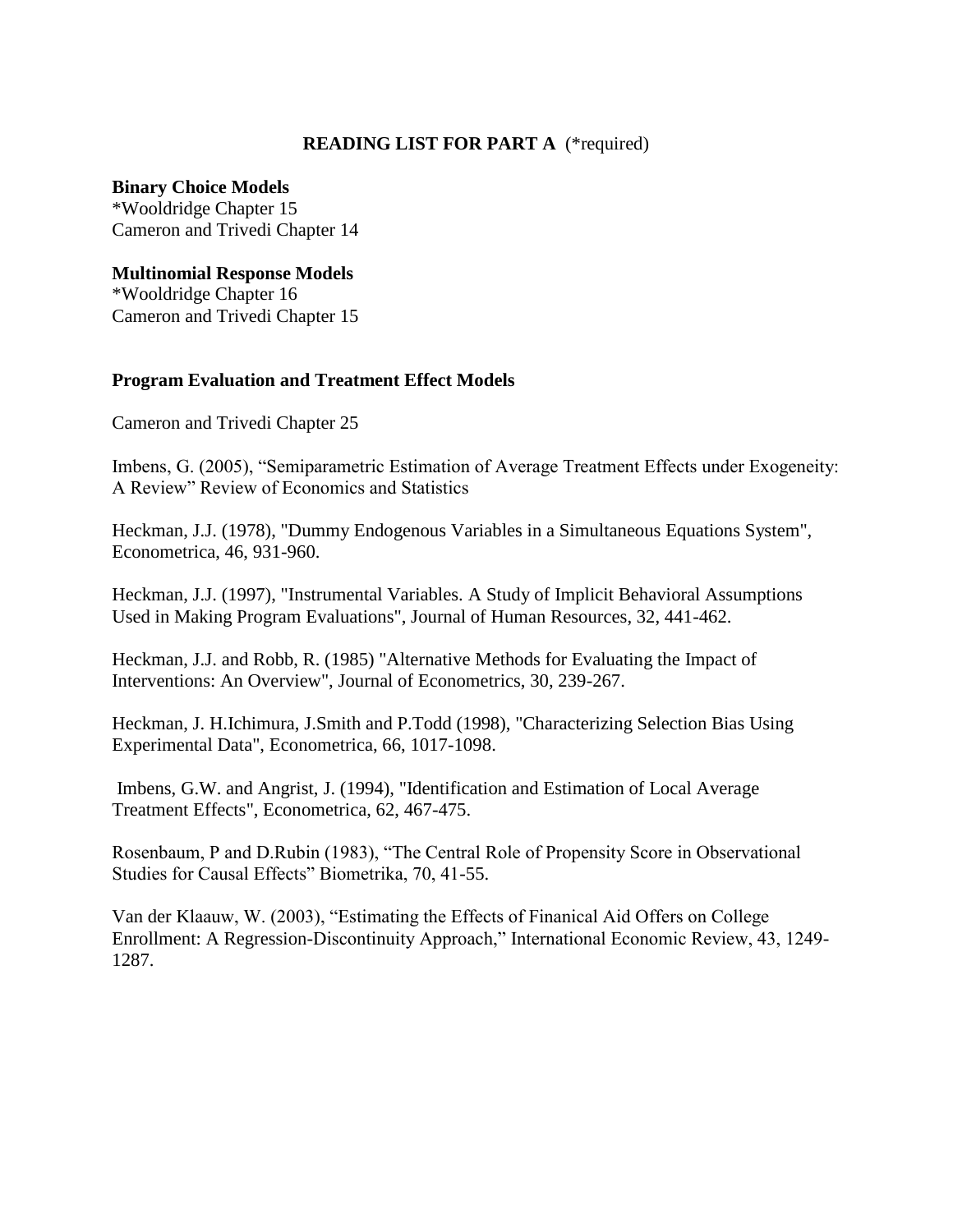#### **Censored and Truncated Regression Models**

\*Wooldridge Chapter 17 Amemiya, T. (1984): "Tobit Models: A Survey," Journal of Econometrics, 24, 3-61.

Powell, J. (1986), "Symmetrically trimmed least squares estimation for tobit models," Econometrica, 54, 1435-1460.

Tobin, J., (1958) "Estimation of Relationships for Limited Dependent Variables," Econometrica, 26, 24-36.

## **Sample Selection Models**

.

\*Wooldridge Chapter 19 Gourieroux, C., Monfort, A., Renault, E.,and Trognon, A. (1987), "Generalized Residuals", Journal of Econometrics, 52, 5-32.

Heckman, J.J. (1979), "Sample Selection Bias as a Specification Error", Econometrica, 47, 153- 161.

Heckman, J.J.(1990), "Varieties of Selection Bias", American Economic Review, Papers and Proceedings, 80, 313-318.

Olsen, R.J. (1980), "A Least Squares Correction for Selectivity Bias", Econometrica, 48, 1815- 1820.

Roy, A. (1951), "Some Thoughts on the Distribution of Earnings", Oxford Economic Papers, 33, 135-146.

Vella, F., (1998): Estimating Models with Sample Selection Bias: a survey, Journal of Human Resources, 33, 127-169.

## **READING LIST FOR PART B**

#### **Nonparametric and Semiparametric Estimation**

Prucha, I.R., Handout on Nonparametric and Semiparametric Estimation

*Below is a list of some texts and review articles. References to research articles are given in the handout*.

Cameron, A.C., and P.K. Trivedi, 2005, Microeconometrics, Methods and Applications, Cambridge University Press, Cambridge, Ch. 9.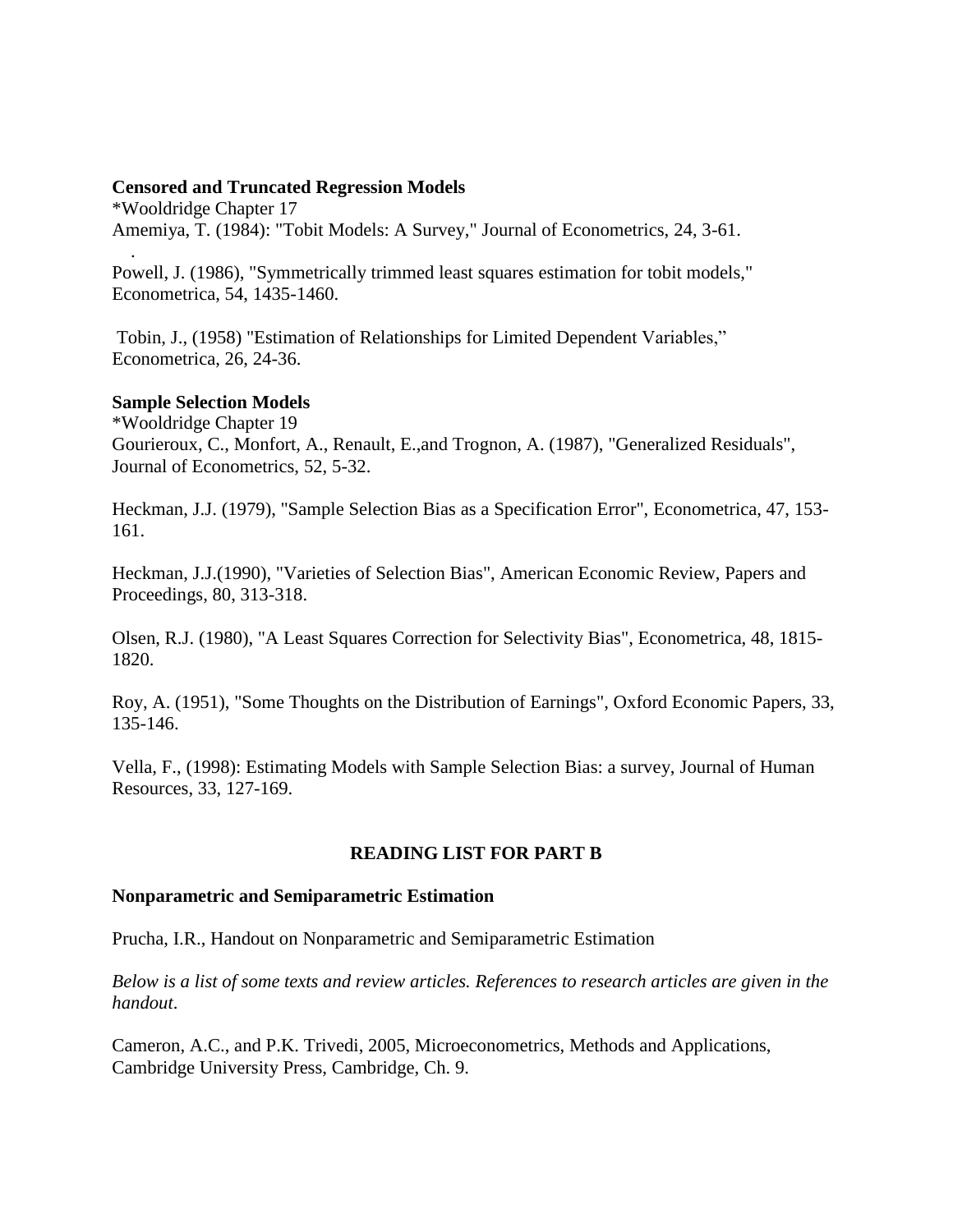Fan, J., and I. Gijbels, 1996, Local Polynomial Modeling and Its Applications, Chapman & Hall, New York.

Haerdle, W., 1990, Applied Nonparametric Regression, Cambridge University Press, Cambridge.

Haerdle, W., and O. Linton, 1994, Applied Nonparametric Methods, in E.F. Engle and D.L. McFadden, Handbook of Econometrics, Vol. IV, Elsevier, New York, pp. 2297-2339.

Horowitz, J.L., 1998, Semiparametric Methods in Econometrics, Spinger, New York.

Ichimura, H., and P. E. Todd, 2007, Implementing Nonparametric and Semiparametric Estimators, in J. Heckman and E. Leamer, eds., Handbook of Econometrics, Vol. VI B, Elsevier, New York, pp. 5360-5468.

Li, Q., and J.S. Racine, 2007, Nonparametric Econometrics, Theory and Practice, Princeton University Press, Princeton.

Pagan, A., and A. Ullah, 1999, Nonparametric Econometrics, Cambridge University Press, Cambridge.

Powell, J.L., 1994, Estimation of Semiparametric Models, in E.F. Engle and D.L. McFadden, Handbook of Econometrics, Vol. IV, Elsevier, New York, pp. 2444-2521.

Prakasa Rao, B.L.S., 1983, Nonparametric Functional Estimation, Academic Press, New York.

Silverman, B.W., 1986, Density Estimation for Statistics and Data Analysis, Chapman and Hall, New York.

Wassermann, L., 2006, All of Nonparametric Statistics, Springer, New York.

Yatchew, A., 2003, Semiparametric Regression for the Applied Econometrician, Cambridge University Press, Cambridge.

## **Spatial/Cross Sectional Interaction Models**

Prucha, I.R., Handout on Estimation of Spatial Models

*Below is a list of some texts and review articles. References to research articles are given in the handout*.

Anselin, L., 1988, Spatial Econometrics: Methods and Models (Kluwer Academic Publishers, Boston).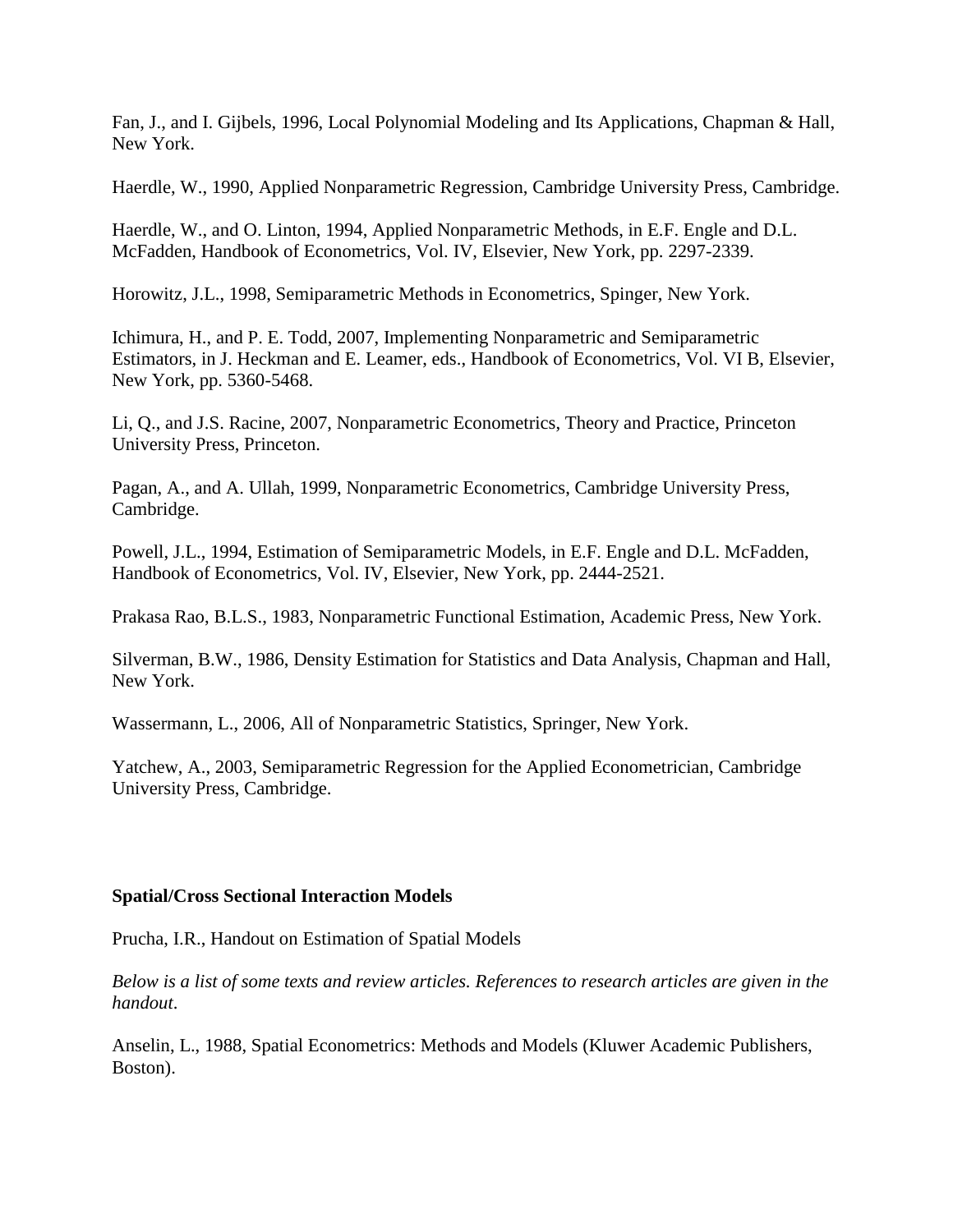Anselin L. 2001. Spatial econometrics. In A Companion in Theoretical Econometrics. Baltagi B. (Ed.). Basil Blackwell: New York, NY.

Arbia, G., 2006, Spatial Econometrics, Statistical Foundations and Applications to Regional Convergence (Springer, New York)

Cressie, N., 1993, Statistics of Spatial Data (Wiley, New York).

Cliff, A. and J. Ord., 1973, Spatial Autocorrelation (Pion, London).

Cliff, A. and J. Ord., 1981, Spatial Processes,Models and Applications (Pion, London).

Haining, R., 2003, Spatial Data Analysis, Theory and Practice (Cambridge University Press: Cambridge).

*Below are some recent articles that explicitly connect spatial models and social interaction models*

Lee, L.-F., 2007, Identification and Estimation of Econometric Models with Group Interactions, Contectual Factors and Fixed Effects, Journal of Econometrics, 140, 333-374.

Lee, L.-F., X. Liu and X. Lin, 2010, Specification and Estimation of Social Interaction Models with Network Structure, Contextual Factors, Correlation and Fixed Effects, The Econometrics Journal 13, 145-17.

Liu, X., and L.-F. Lee, 2010, GMM Estimation of Social Interaction Models with Centrality", Journal of Econometrics 159, 99-115.

# **Quantile Regression**

Prucha, I.R., Handout on LAD and Quantile Regression

*Below is a list of some texts and review articles. References to research articles are given in the handout*.

Koenker, R. and K. Hallock, 2001, Quantile Regression, Journal of Economic Perspectives, 15, 143-156.

Cade, B. and B. Noon, 2003, A Gentle Introduction to Quantile Regression for Ecologists, Frontiers in Ecology and the Environment, 1, 412-420.

A more extended treatment of the subject is now also available:

Koenker, R., 2005, Quantile Regression, Econometric Society Monograph Series, Cambridge University Press. Errata list (http://www.econ.uiuc.edu/~roger/research/rq/errata.pdf)